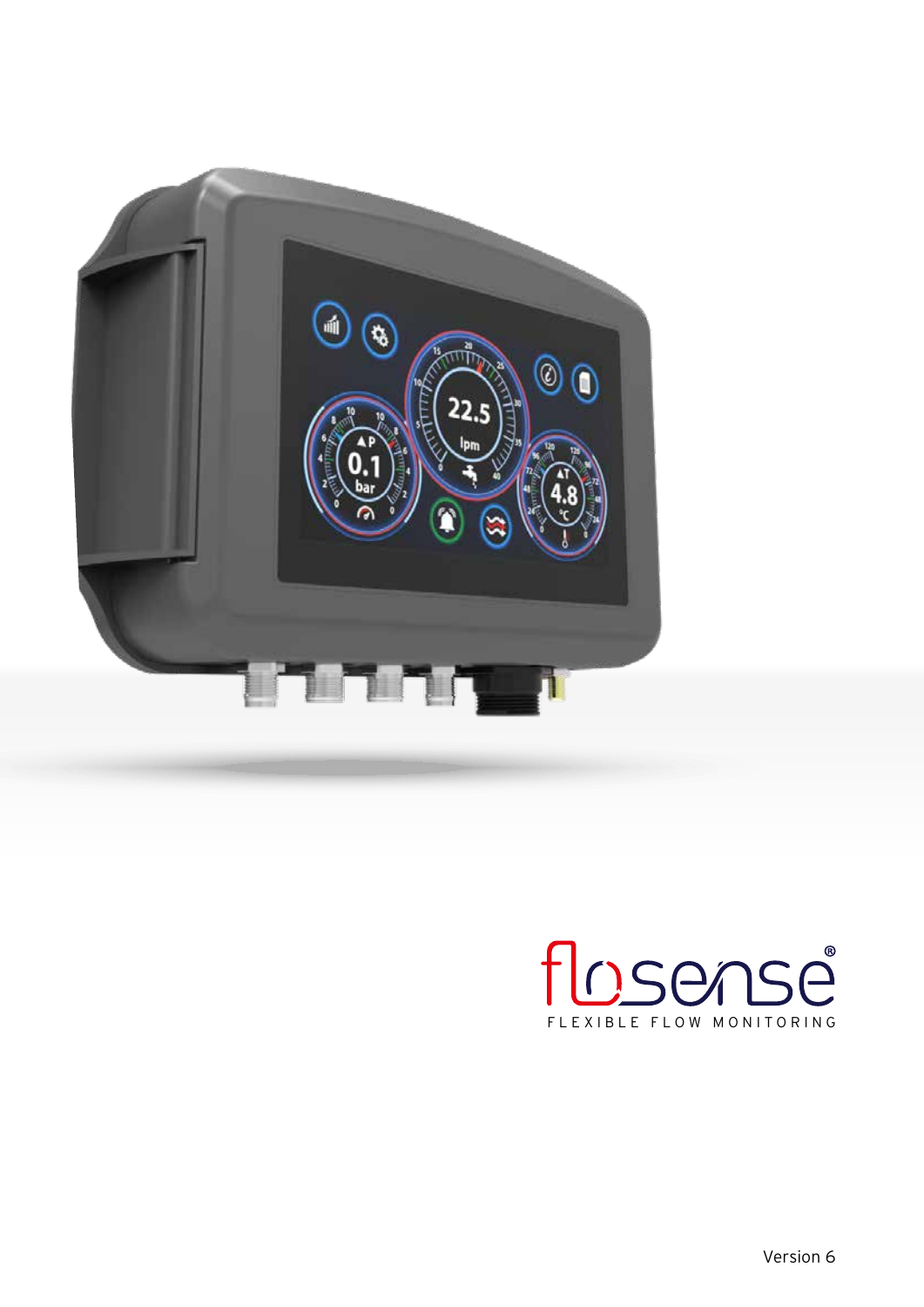

a

# Flosense; the new affordable, flexible flow monitoring system designed for accurate measuring and monitoring of flow, temperature and pressure variations in cooling circuits

Flosense measures flow, temperature and pressure on a single flow channel using a single combined sensor. When used in an injection moulding circuit Flosense also has the ability to connect to a second temperature and pressure sensor.

Flosense calculates and displays the difference in temperature and pressure known as 'Delta T' and 'Delta P' with one sensor on the 'flow' and one on the 'return''.

Using these values, Flosense provides an indication of the stability of the process and checks the efficiency, identifying wasted energy and variations in pressure which could indicate leaks or blocked waterways.

Flosense is designed to be installed in various locations within the cooling circuit including the main water supply, the mould heater, critical cooling channels or distribution manifolds.

> Quick to install and easy to set-up, Flosense is a critical component in any injection moulding configuration and should form part of any setup where cost control and quality are key considerations.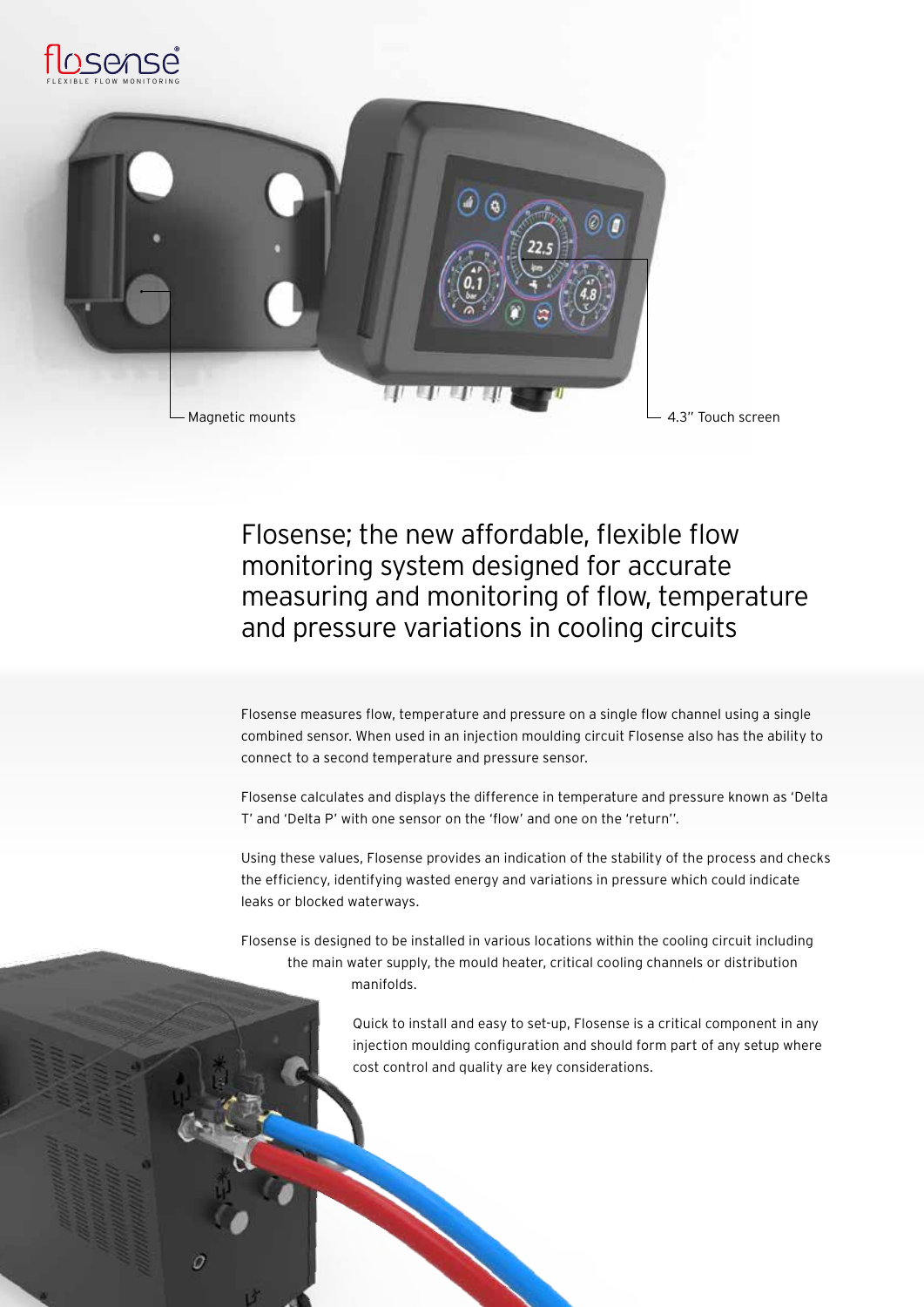



Pressure loss is caused by hoses, fittings and valves and will affect the productivity. Difference between inlet pressure and return pressure is measured as **Delta P.** Variation in Delta P could indicate pump failure, blocked waterway, leaks etc. Variation in Delta P could indicate pump failure, blocked waterway, leaks etc. **84°C / 3,5 Bar 88,8°C / 3,4 Bar** Return sensor Inlet sensor **Return from process Supply to process** Process



As the cooling water passes through the mould it transfers heat from the steel into the cooling water. The more turbulent the flow the more efficient this process of cooling.

Difference between inlet temperature and return temperature is measured as Delta T. erence pety

Sudden variation in Delta T may be caused by a faulty heater/cooler, blocked channel, scale build up etc.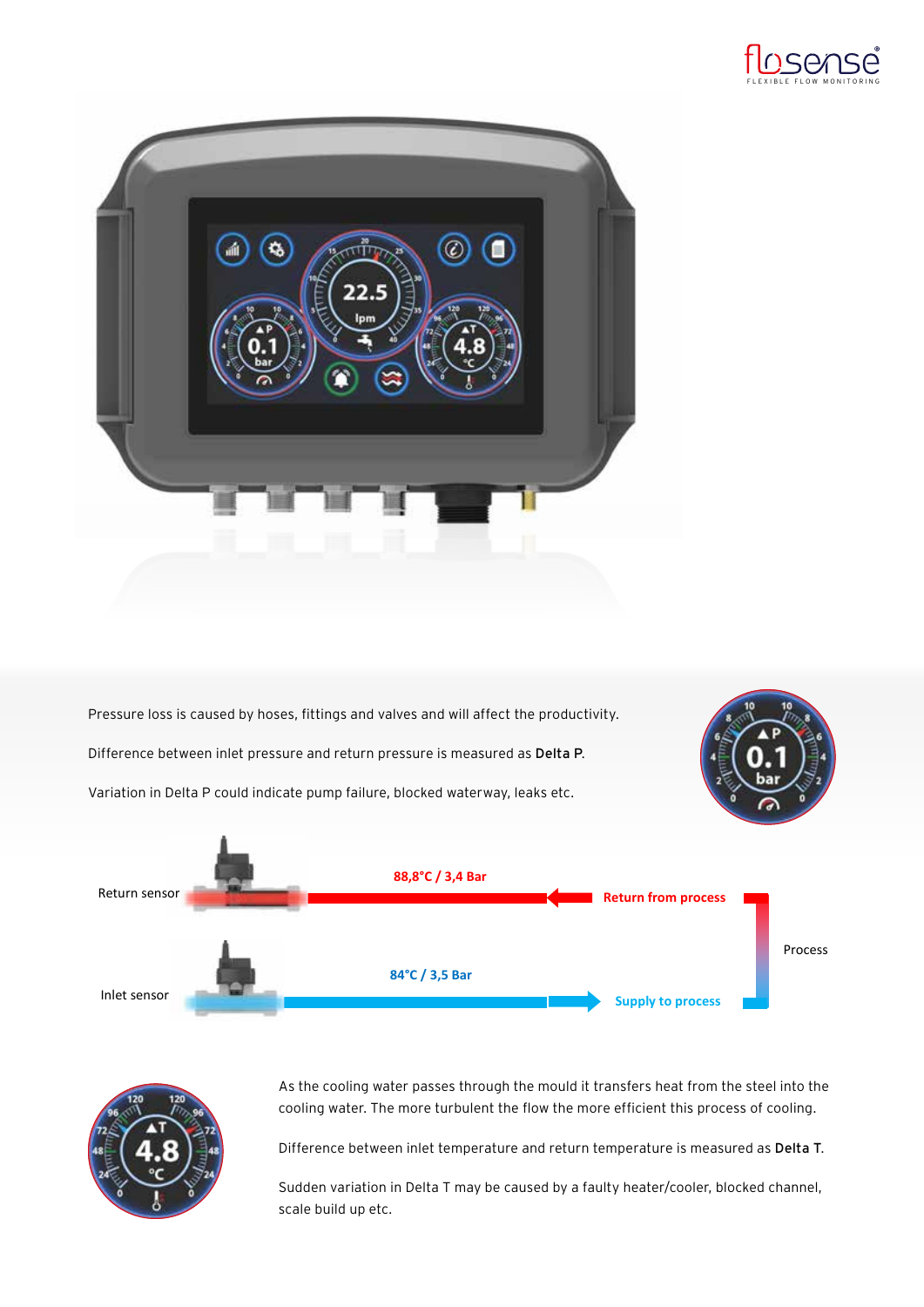



# Flosense, provides visibility of key cooling circuit metrics, improves efficiency, enhances productivity and profitability.

# ENERGY TRANSFER INDICATOR

Heat is transfered from the mould through the water channels, Flosense calculates the heat transfer as energy units BTU or kWh. This feature illustrates the effeciency of the process.

# TURBULENT FLOW INDICATOR

Often regarded as a key indicator in the efficiency of a mould cooling circuit, Flosense is fitted with a turbulent flow indicator. The unit will indicate laminar, transitional and turbulent flow as well as monitoring the Reynolds number, based on flow diameter and percentage glycol in the system.

Improving the flow from laminar to turbulent can increase the heat transfer efficiency by up to 500%.

# Flosense, provides features and interfaces to monitor, analyse and verify data, essential for your productivity and quality.



# ALARM OUTPUT

With programmable alarm limits on flow, temperature and pressure any variation in the values being monitored will trigger an on-screen alarm. An external alarm output signal can be connected to auxiliary equipment which could be a visual or audible beacon, the mould heater or the injection moulding machine.

Even in a 'hose burst' situation the unit will identify a sudden loss of pressure and the unit can either be connected to an alarm or could be used to automatically shut down the mould heater.



# DATA RECORDING

Data is recorded and stored in the internal memory enough to display data for the previous 30 days.



Flow, Temperature and Pressure is logged and may be viewed in the graph screen.



# The last 30 days of data is recorded and stored on the internal memory.

# DATA EXPORT

It is also possible to download the data to a laptop using the integrated USB port for further analysis.

The data is stored as text file can can be analysed using excel or other analysing software.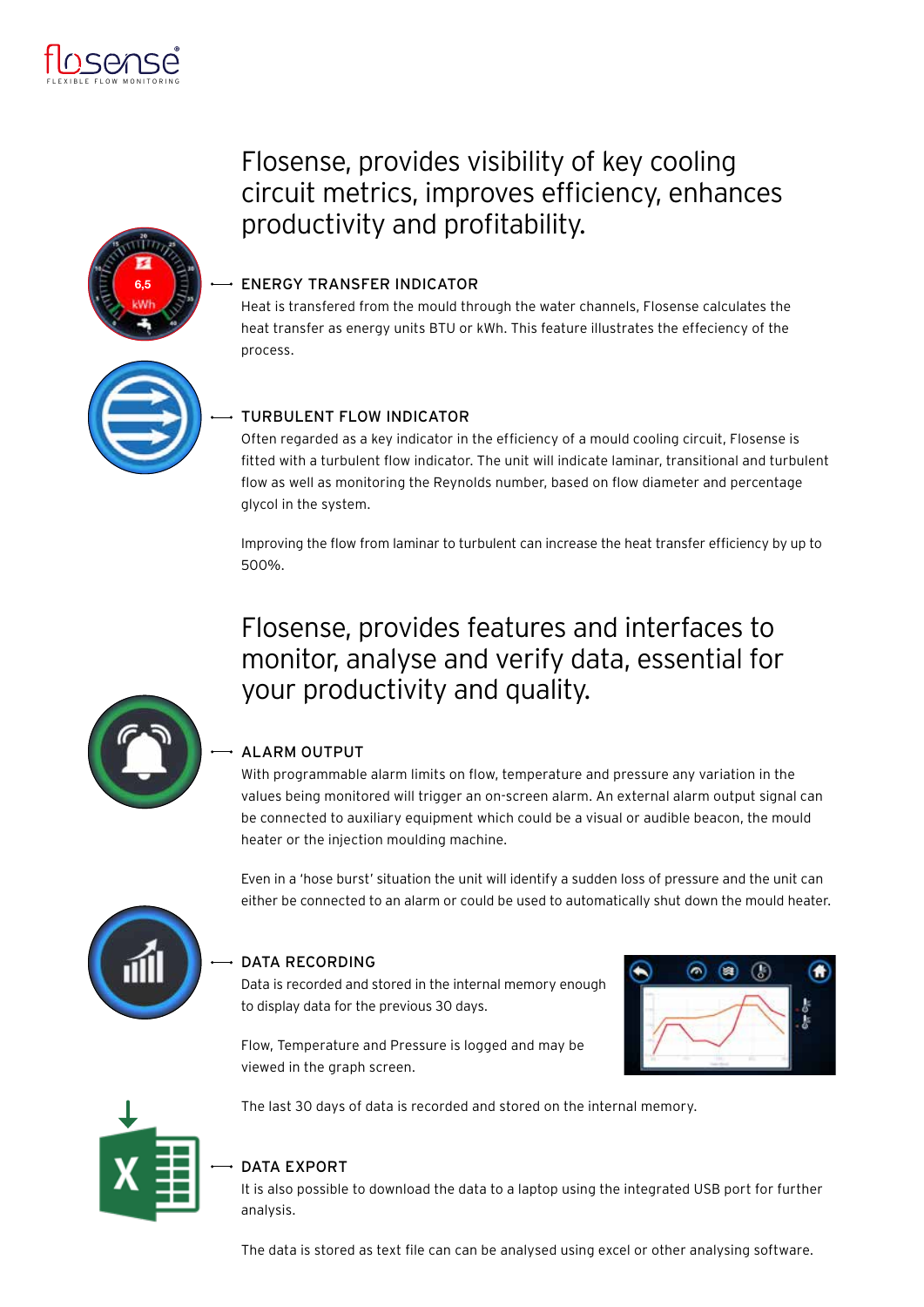

#### SINGLE FLOW SENSOR KIT

|               | ≋<br>FLOW<br>TEMPERATURE |                        |
|---------------|--------------------------|------------------------|
|               |                          |                        |
| Flow and temp | в                        | <b>IGENT</b><br>D<br>Α |

|                     | Flow capacity |     | Connection |      |      | Max         |                                                    |
|---------------------|---------------|-----|------------|------|------|-------------|----------------------------------------------------|
| Part No.            | l/m           |     | в          |      | D    | temperature | Kit includes                                       |
| <b>FSE-120-K</b>    | 1-20          | 100 | G 1/2"     | 58.8 | 1/4" | 120 °C      | • Touch Screen<br>• Power Supply                   |
| <b>FSE-120-K-HT</b> | 1-20          | 100 | G 1/2"     | 58.8 | 1/4" | 160 °C      | • Sensor (flow + temp)<br>$\bullet$ Cable (1,2 m.) |
| <b>FSE-240-K</b>    | $2 - 40$      | 100 | G 1/2"     | 58.8 | 1/4" | 120 °C      | • USB Cable                                        |
| <b>FSE-240-K-HT</b> | $2 - 40$      | 100 | G 1/2"     | 58.8 | 1/4" | 160 °C      |                                                    |

#### SINGLE MULTI SENSOR KIT



|            | Flow capacity |       | Connection |      | Max         | Pressure |                                             |
|------------|---------------|-------|------------|------|-------------|----------|---------------------------------------------|
| Part No.   | l/m           | А     | в          | ◡    | temperature | Range    | Kit includes                                |
| FS-115-K   | 2-15          | 110   | $G$ 3/4"   | 58.8 | 120°C       | 0-10 Bar | • Touch Screen<br>• Power Supply            |
| FS-240-K   | $4 - 40$      | 110   | G $3/4"$   | 58.8 | 120°C       | 0-10 Bar | • Sensor (flow+temp)<br>• Cable $(1, 2, m)$ |
| FS-5100-K  | 10-100        | 129   | G 1"       | 66.5 | 120°C       | 0-10 Bar | • USB Cable                                 |
| FS-10200-K | 20-200        | 137.5 | $G 1-1/4"$ | 74.1 | 120°C       | 0-10 Bar |                                             |

#### DUAL MULTI SENSOR KIT

|              | DUAL MULII SLNSUR NII<br>۰ |     | Flow, pressure and temp | ☞<br><b>FLOW</b> | ΔT.<br>冔<br><b>TEMPERATURE</b> | $\Delta P$<br><b>Pressure and temp</b> | <b>BTU-MW</b><br>$\circ$<br>180<br>$2 \times B$                 |
|--------------|----------------------------|-----|-------------------------|------------------|--------------------------------|----------------------------------------|-----------------------------------------------------------------|
| Part No.     | Flow capacity<br>l/m       | A   | Connection<br>в         | с                | Max<br>temperature             | Pressure<br>Range                      | Kit includes                                                    |
| FS-115-10-K  | $2 - 15$                   | 110 | G 3/4"                  | 58,8             | 120°C                          | 0-10 Bar                               | • Touch Screen<br>• Power Supply                                |
| FS-240-10-K  | $4 - 40$                   | 110 | G 3/4"                  | 58,8             | 120°C                          | 0-10 Bar                               | • Sensor (flow + temp + pressure)                               |
| FS-5100-10-K | 10-100                     | 129 | $G1$ "                  | 66,5             | 120°C                          | 0-10 Bar                               | • Inlet Sensor (Temp+pressure)<br>$\bullet$ 2 x Cables (1,2 m.) |

FS-10200-10-K 20-200 137,5 G 1-1/4" 74,1 120ºC 0-10 Bar

• USB Cable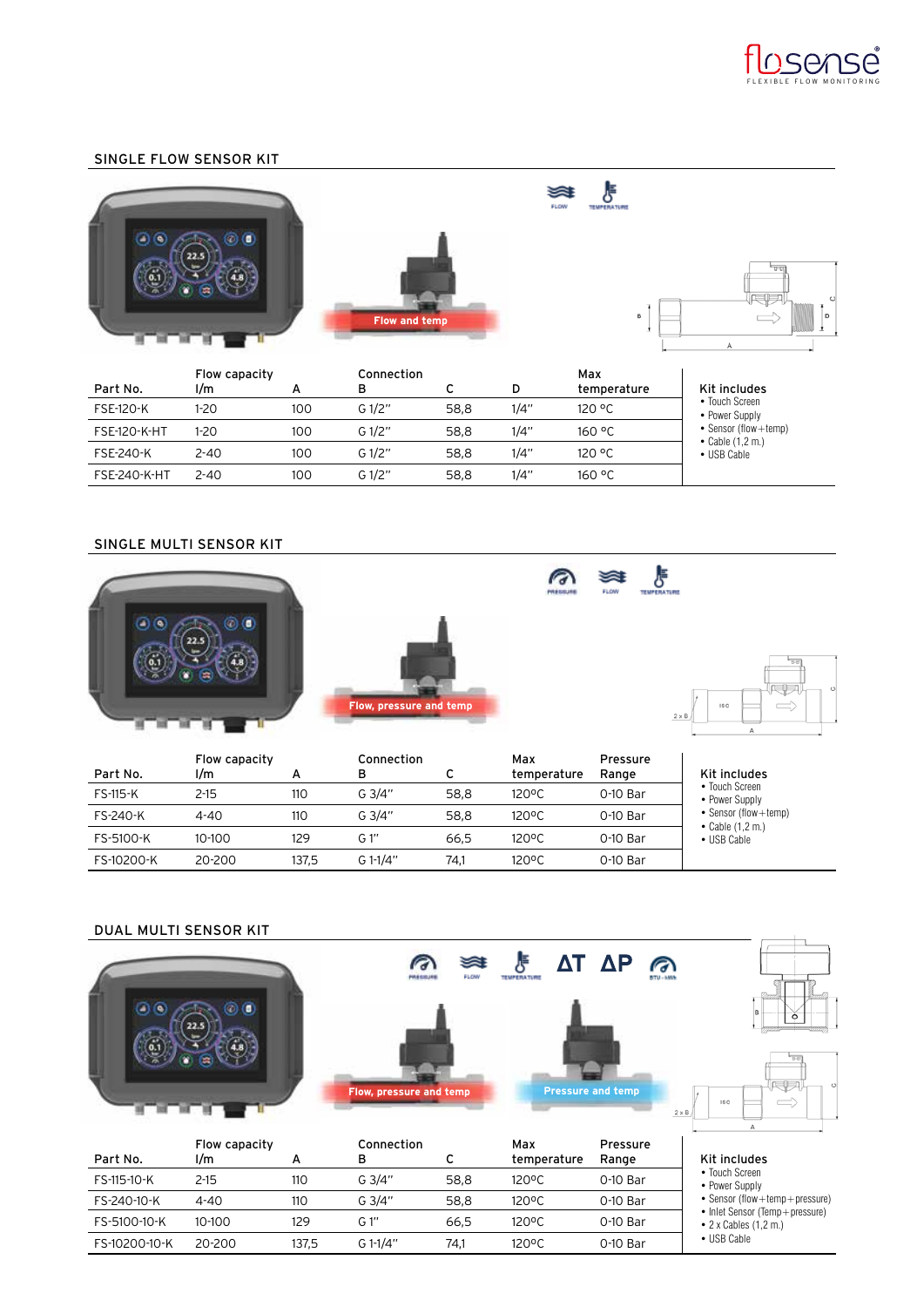

#### TOUCH CONTROL



| Part No. | Display Type | Sensor Input | Alarm Output | Voltage |
|----------|--------------|--------------|--------------|---------|
| FS-T400  | Touch        |              | Yes          | 12 V.   |

# MULTI SENSOR UNIT





|          | Flow capacity |       |          |      | Max                |                        |
|----------|---------------|-------|----------|------|--------------------|------------------------|
| Part No. | l/m           | А     | в        | с    | temperature        | Hosetail Ref.          |
| FS-115   | $2 - 15$      | 110   | $G$ 3/4" | 58.8 | 120 <sup>o</sup> C | CFR3/4-13              |
| FS-240   | 4-40          | 110   | $G$ 3/4" | 58.8 | 120 <sup>o</sup> C | HT-316-2 / CFR3/4-19   |
| FS-5100  | 10-100        | 129   | G 1"     | 66.5 | 120°C              | CFR1-25 / CFR1-25      |
| FS-10200 | 20-200        | 137.5 | G 1-1/4" | 74.1 | $120^{\circ}$ C    | HT-316-4 / CFR1.1/4-32 |

#### Description

Includes Flow Pipe and Multi Sensor (cable not included)

| <b>SWIVEL HOSETAIL FITINGS</b> | <b>GASKETS</b> |                   |               |          |
|--------------------------------|----------------|-------------------|---------------|----------|
| A1                             | D1             |                   |               |          |
| <b>Stainless Steel</b>         | <b>Brass</b>   |                   |               |          |
| Part No.                       | Part No.       | $A1 \times D1$    | Sensor Ref.   | Part No. |
|                                | CFR3/4-13      | 3/4" X 13         | <b>FS-115</b> | GK34     |
| HT-316-2                       | CFR3/4-19      | 3/4" X 19         | FS-240        | GK34     |
| HT-316-3                       | <b>CFR1-25</b> | $1'' \times 25$   | FS-5100       | GK1      |
|                                | CFR1.1/4-32    | $1.1/4 \times 32$ | FS10200       | GK114    |
|                                |                |                   |               |          |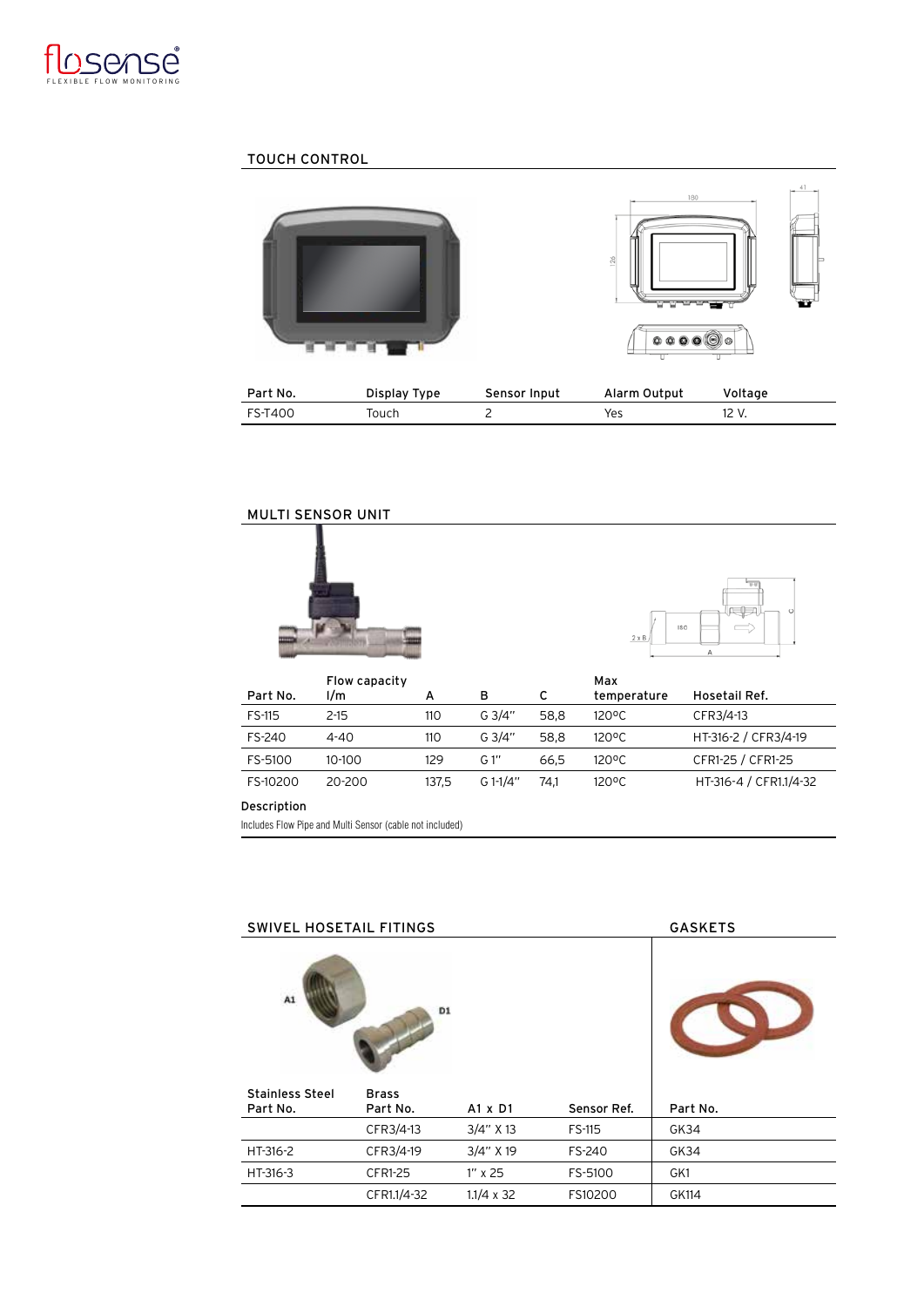

# FLOW SENSOR UNIT





| Part No.          | Flow capacity<br>1/m | А   | в         |      | D    | Max<br>temperature | <b>B</b> Connection<br>ref. |
|-------------------|----------------------|-----|-----------|------|------|--------------------|-----------------------------|
| <b>FSE-120</b>    | 1-20                 | 100 | G $1/2$ " | 58.8 | 1/4" | 120 °C             | xxNRF                       |
| <b>FSE-120-HT</b> | 1-20                 | 100 | G $1/2$ " | 58.8 | 1/4" | 160 °C             | <b>xxNRF</b>                |
| <b>FSE-240</b>    | $2 - 40$             | 100 | G $1/2$ " | 58.8 | 1/4" | 120 °C             | <b>xxNRF</b>                |
| FSE-240-HT        | $2 - 40$             | 100 | G1/2"     | 58.8 | 1/4" | 160 °C             | <b>xxNRF</b>                |

# PORT CONNECTOR PLUGS



| Part No. | Connection | Size/series              |                              |
|----------|------------|--------------------------|------------------------------|
| 09NRF    | R 1/2"     | 09 EURO Style            | $13.4$ mm<br>$9.0$ mm        |
| 13NRF    | R 1/2"     | 13 EURO Style            | Series 09<br>Series 13       |
| 20NRF    | R 1/2"     | 20 Int. Style            | 13,5 mm<br>$9.4$ mm          |
| 30NRF    | R 1/2"     | 30 Int. Style            | Series 30<br>Series 20       |
| 06NRF    | R 1/2"     | 06 Scandinavian<br>Style | 10 mm<br>Series <sub>6</sub> |
| 10MF     | R 1/2"     | 10 mm Hosetail           |                              |
| 13MF     | R 1/2"     | 13 mm Hosetail           |                              |